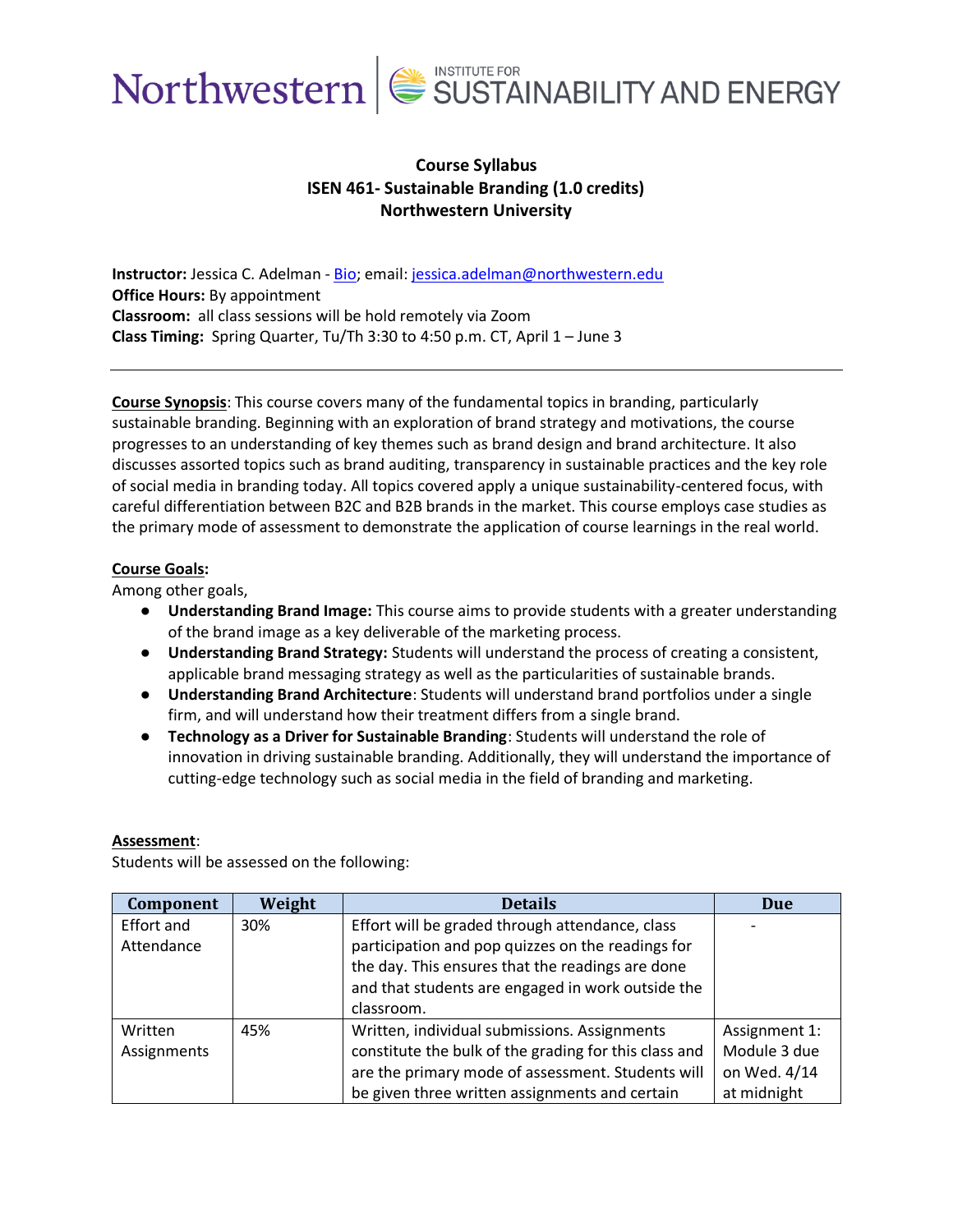|                       |                                                                     | Northwestern $\mathsf{S}$ SUSTAINABILITY AND ENERGY                                                                                                                                                                                                                                                                                                                                                                                                                                                                                                                                                                                                                                                                                                                                     |                                                                                                                                           |
|-----------------------|---------------------------------------------------------------------|-----------------------------------------------------------------------------------------------------------------------------------------------------------------------------------------------------------------------------------------------------------------------------------------------------------------------------------------------------------------------------------------------------------------------------------------------------------------------------------------------------------------------------------------------------------------------------------------------------------------------------------------------------------------------------------------------------------------------------------------------------------------------------------------|-------------------------------------------------------------------------------------------------------------------------------------------|
|                       |                                                                     | questions pertaining to them, which they will be<br>expected to answer in detail, in 2-5 pages.<br>Submissions should engage with both the specifics<br>of the situation and the broader themes of the<br>class. Details on individual assignments will be in<br>Canvas.                                                                                                                                                                                                                                                                                                                                                                                                                                                                                                                | Assignment 2:<br>Module 7 Due<br>on Monday 5/3<br>by midnight<br>Assignment 3-<br>Module 8: due<br>on 5/12 by<br>midnight                 |
| Final<br>Presentation | 25%<br>(15% for<br>presentation,<br>10% on<br>executive<br>summary) | Students will work in pairs for the final. They will<br>work with the Professor to pick a pre-existing<br>company in a pre-existing industry to focus on.<br>Students will be role-playing as consultants to<br>these companies, analyzing their current branding<br>strategies and proposing solutions that draw from<br>class material or from other research data. This<br>presentation should last no longer than 15<br>minutes and should be accompanied by a 3-4 page<br>executive summary of the solutions being<br>presented, to be handed in to the instructor ahead<br>of the presentation. Students will not be allowed<br>to select a company that has already been<br>discussed in the form of case studies for class.<br>Students will also be involved indirectly in the | <b>Week #10</b><br>Pairs must be<br>selected by<br>Week 5<br>Final date of<br>materials to be<br>submitted:<br>Monday 5/31<br>by midnight |

## **Grading Policy:**

All questions and problems regarding grades must be presented in writing within one week after the test, homework, or project has been returned. The grading scale is fixed, please do not wait until the end of the quarter if you are concerned about the direction of your grade. Grades will be assigned based on all the work you have completed during the semester using the following scale:

grade.

presentations of their peers: as their peers are presenting, students will prepare questions about the presentation or the firm's choices. These will

be handed in to the instructor and may be counted as a component of the participation

| А         | 93.333 to 100    | C    | 73.333 to 76.666 |
|-----------|------------------|------|------------------|
| А-        | 90,000 to 93,333 | $C-$ | 70,000 to 73,333 |
| B+        | 86.666 to 90.000 | D+   | 66.666 to 70,000 |
| В         | 83.333 to 86.666 | D    | 63.333 to 66.666 |
| <b>B-</b> | 80.000 to 83.333 | D-   | 60.000 to 63.333 |
| C+        | 76.666 to 80.000 | F    | <60.000          |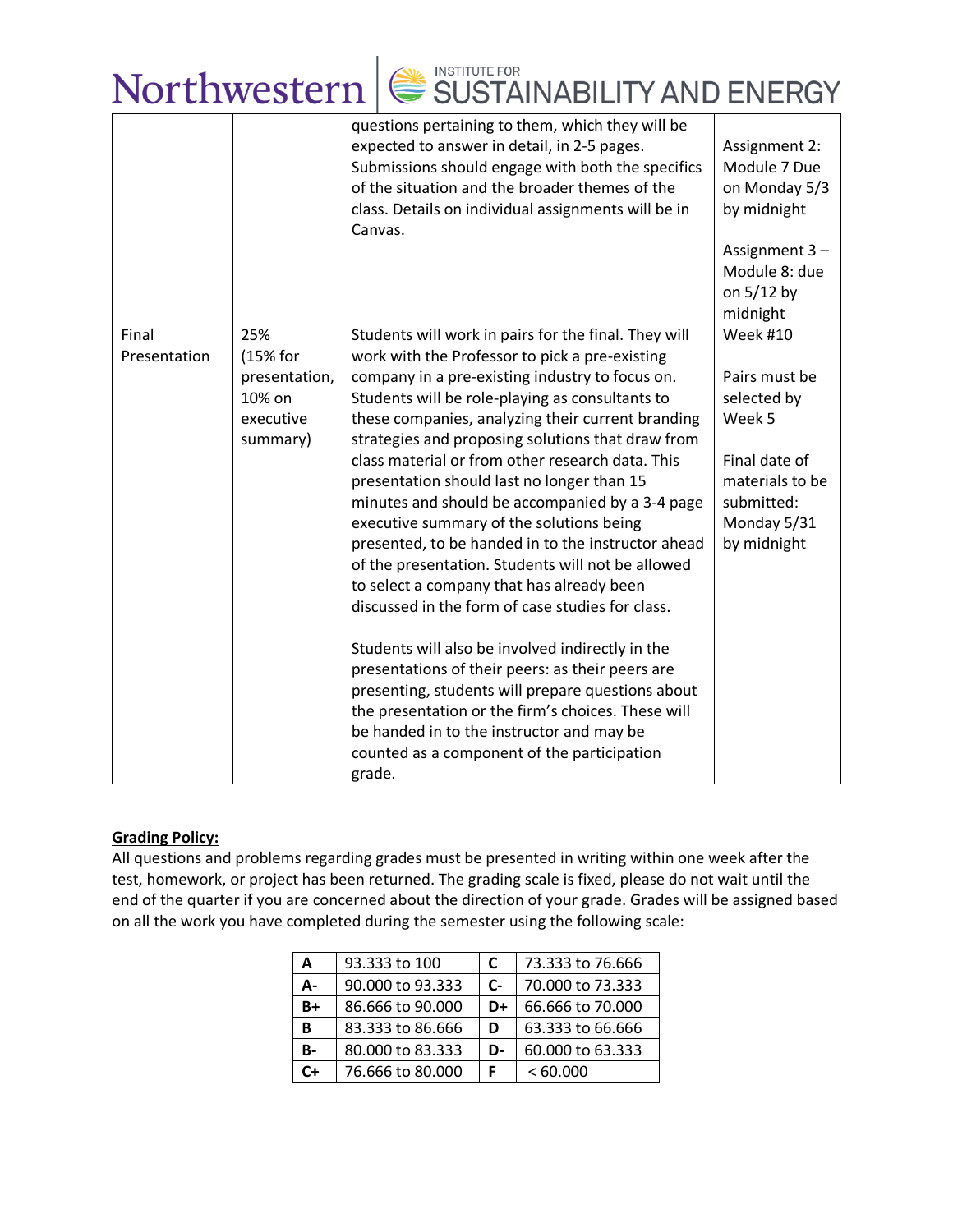

# **CLASS OUTLINE**

| <b>Weekly Topic</b>               | <b>Description</b>                                                          |
|-----------------------------------|-----------------------------------------------------------------------------|
| <b>Introduction to the Course</b> | Introductions - Professor & Students<br>$\bullet$                           |
|                                   | Course logistics and overview, clarification of any questions.              |
|                                   | What will the case exercises look like? How to go about<br>$\bullet$        |
|                                   | answering case-based questions.                                             |
|                                   | Set-up Material and topics - methodology and ideology<br>$\bullet$          |
| 1: Brand Image &                  | What is a brand?<br>$\bullet$                                               |
| Measurement                       | What are the following: Points of Parity and Points of                      |
|                                   | Difference and why do they matter?                                          |
|                                   | What is a portfolio and what is brand hierarchy?<br>$\bullet$               |
|                                   | What is the difference between pull and push?<br>$\bullet$                  |
|                                   | What is a hero brand? Can you come up with another<br>$\bullet$             |
|                                   | example?                                                                    |
|                                   | Why didn't Bic's line extension work?                                       |
|                                   | What is a brand audit? Come prepared to discuss the Disney<br>example.      |
|                                   | Come prepared to discuss the Top Ten Traits of the world's<br>$\bullet$     |
|                                   | strongest brands. Have an example for each other 10 that                    |
|                                   | you consider particularly strong.                                           |
|                                   |                                                                             |
|                                   | The Brand Report Card: Kevin Kellyer                                        |
|                                   | https://hbr.org/2000/01/the-brand-report-card                               |
| 2: Brand Strategy: Value          | The New Rules of Green Marketing: Strategies, Tools, and Inspiration        |
| Proposition and Demographics      | for Sustainable Branding                                                    |
|                                   | According to Ottman, what are the 20 New Rules of Green                     |
|                                   | $\bullet$<br>Marketing? Which ones resonate most with you?                  |
|                                   | How does a company's Purpose intersect with Brand?<br>$\bullet$             |
|                                   | Be prepared to talk about the historical events that led to an<br>$\bullet$ |
|                                   | emphasis on sustainability by generation.                                   |
|                                   | What were some companies Ottman mentions that                               |
|                                   | introduced Green extensions to their brands and how did it<br>go?           |
|                                   | How do demographics of consumers GenX / Millennials /                       |
|                                   | GenZ affect the sustainability value proposition? What are                  |
|                                   | the demographics of consumers likely to consume B2C                         |
|                                   | sustainable brands?                                                         |
|                                   | How did Government intervention shape the rise of                           |
|                                   | sustainable brands?                                                         |
|                                   | Pick a sustainable brand and run it through the checklist on                |
|                                   | page 21. Be prepared to share it in class.                                  |
|                                   |                                                                             |
|                                   |                                                                             |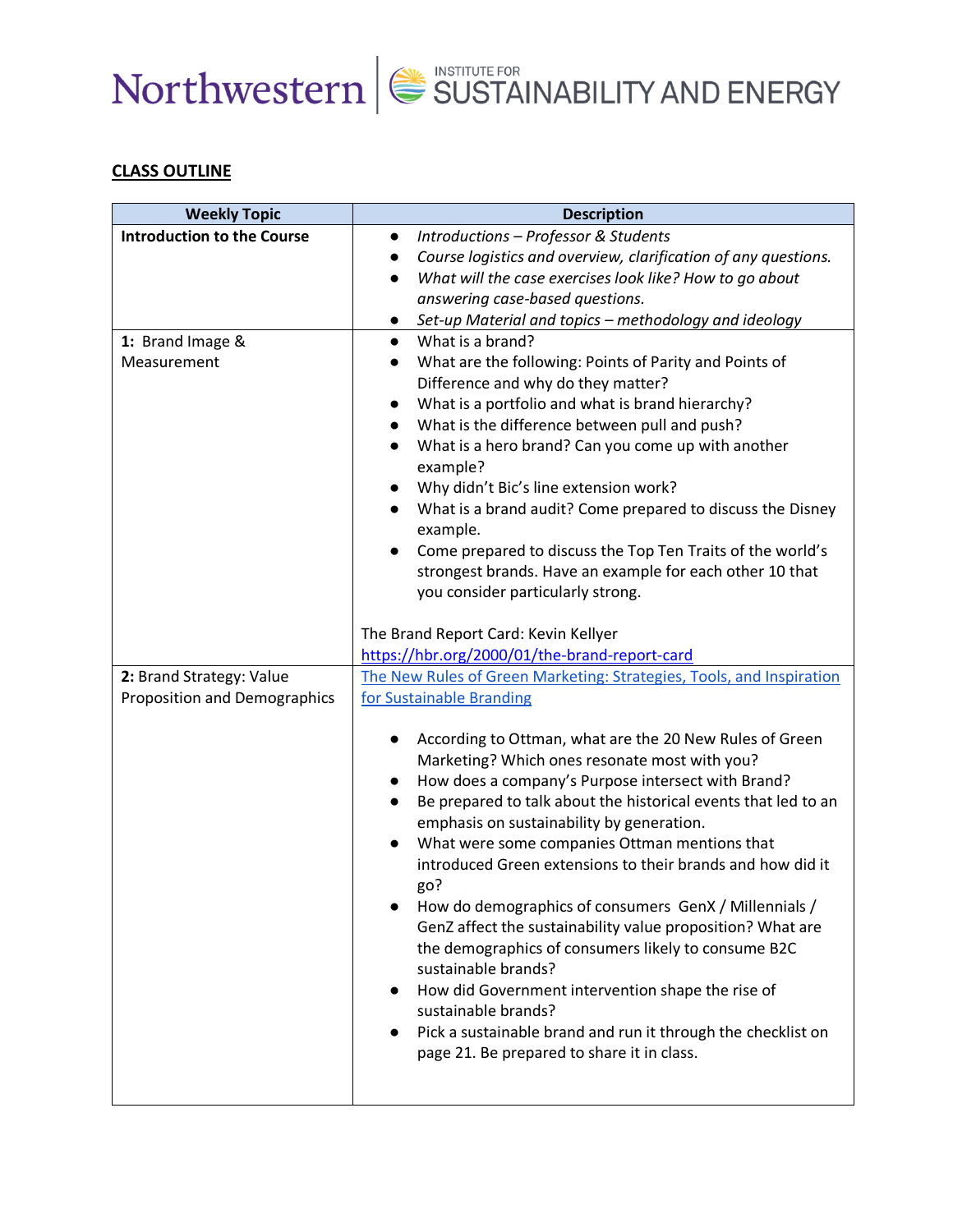

|                                  | HBS Case: Tough Decisions at Marks & Spencer (M&S)                  |
|----------------------------------|---------------------------------------------------------------------|
|                                  | What was Marks & Spencers' Plan A and why did it come to            |
|                                  | pass?                                                               |
|                                  | How did M&S investor base help their evolution as a<br>$\bullet$    |
|                                  | sustainable brand?                                                  |
|                                  | What was the big sustainable branding change leaders were           |
|                                  | worried consumers would balk at?                                    |
|                                  |                                                                     |
|                                  | Be prepared to argue for Plan A and against Plan A.                 |
|                                  | Leaders Make the Future Introduction - Listening for the Future,    |
|                                  | Chapter 1                                                           |
|                                  | What does VUCA stand for? Do you agree with the                     |
|                                  |                                                                     |
|                                  | characteristics? Is it a useful framework?                          |
|                                  | Be familiar with Johansen's 10 New Skills leaders can use to        |
|                                  | make a better future.                                               |
|                                  | Be familiar with the Foresight -> Insight-> Action Cycle and        |
|                                  | have a POV if it is relevant.                                       |
|                                  | Be prepared to discuss Johansen's concept of the diaspora -         |
|                                  | both Pre-COVID and Post-COVID.                                      |
| 3: Brand Design                  | 8 Emerging Trends That Can Help Companies Understand Their          |
|                                  | Future Consumer, Shoshana Berger from IDEO;                         |
|                                  | https://www.ideo.com/journal/8-emerging-trends-that-can-help-       |
|                                  | companies-understand-their-future-consumer                          |
|                                  |                                                                     |
|                                  | Leaders Make the Future - Chapters 8, 9                             |
|                                  |                                                                     |
|                                  | What is Rapid Prototyping and how could it help with Brand          |
|                                  | Design?                                                             |
|                                  | What is the concept of Tuangous and how did it disrupt<br>$\bullet$ |
|                                  | brands and the user experience globally? Do you know of             |
|                                  |                                                                     |
|                                  | examples that you use today?                                        |
|                                  | Individual Research: Pick a Brand you think is well designed        |
|                                  | Understanding the connection between brand design and               |
|                                  | brand strategy.                                                     |
|                                  | How did you evaluate brand design?                                  |
|                                  |                                                                     |
|                                  | How does the messaging, the communications, the                     |
|                                  | packaging, the attributes, the points of parity (or difference)     |
|                                  | support your evaluation?                                            |
| 4: Brand Design & Sustainability | Brady, Arlo. "How to Generate Sustainable Brand Value from          |
|                                  | Responsibility." Journal of Brand Management, vol. 10, no. 4, 2003, |
|                                  | pp. 279-289., doi:10.1057/palgrave.bm.2540124.                      |
|                                  |                                                                     |
|                                  | What is License to Operate and how does it influence                |
|                                  | sustainable brand design?                                           |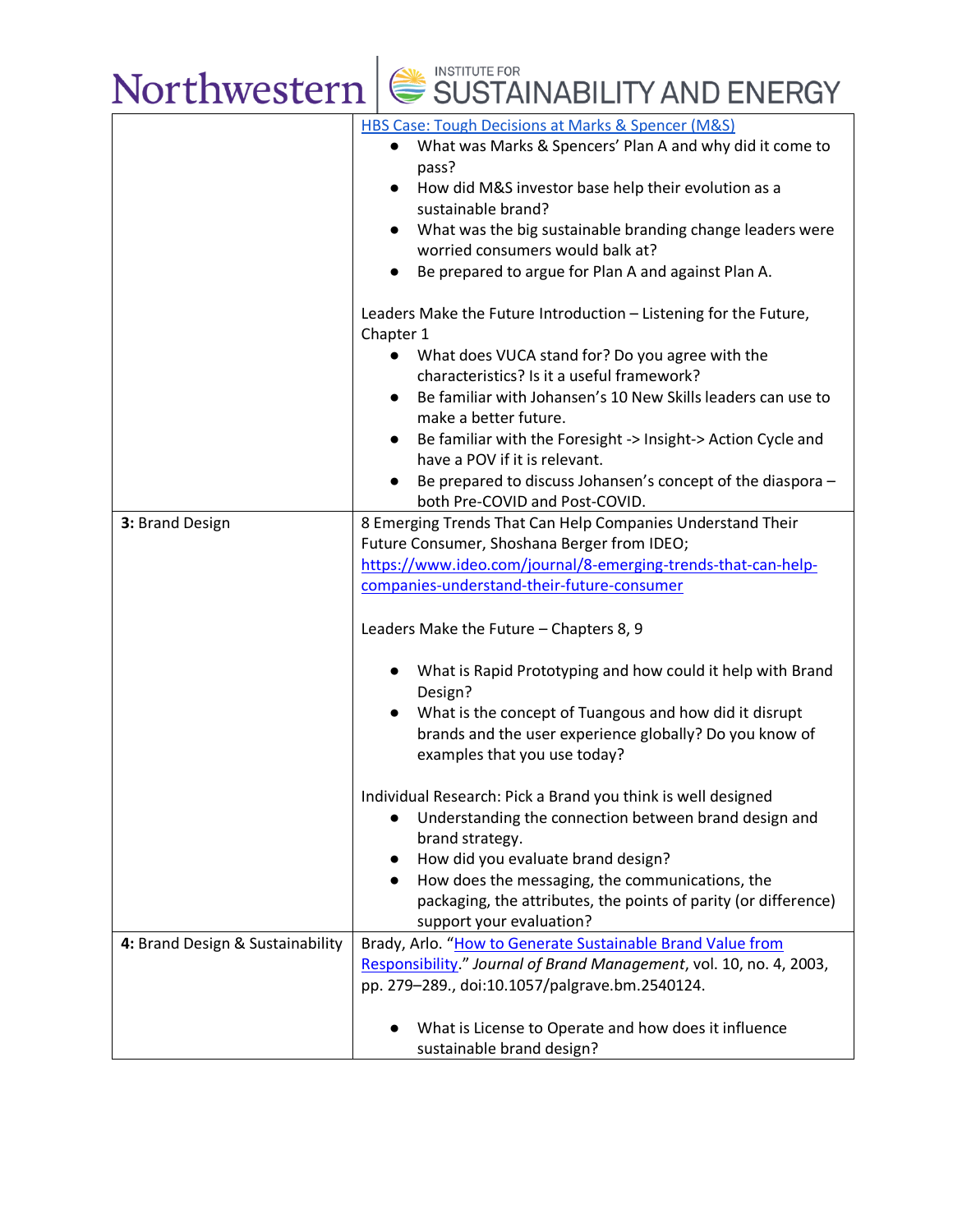

|                                         | What is Greenwashing? What is Bluewashing? What is<br>"Sweatwashing" and how did it play out for a major athletic<br>wear company?                                                                                                                                                                                                                                                                                                                                                 |
|-----------------------------------------|------------------------------------------------------------------------------------------------------------------------------------------------------------------------------------------------------------------------------------------------------------------------------------------------------------------------------------------------------------------------------------------------------------------------------------------------------------------------------------|
|                                         | Be prepared to comment on the Virtuous Responsibility<br>Circle.                                                                                                                                                                                                                                                                                                                                                                                                                   |
|                                         | Leaders Make the Future - Chapters 5 & 10                                                                                                                                                                                                                                                                                                                                                                                                                                          |
|                                         | Define Bio-Empathy and why Johansen thinks it is an<br>$\bullet$<br>important dynamic to keep in mind.<br>What is Constructive Depolarization and Polarity<br>Management. Why would it help with the design of<br>sustainable brands?                                                                                                                                                                                                                                              |
|                                         | Growing Green: Three Smart Paths to Developing Sustainable<br>Products, Unruh & Ettenson                                                                                                                                                                                                                                                                                                                                                                                           |
|                                         | https://hbsp.harvard.edu/download?url=%2Fcatalog%2Fsample%2F<br>R1006G-PDF-                                                                                                                                                                                                                                                                                                                                                                                                        |
|                                         | ENG%2Fcontent&metadata=eyJlcnJvck1lc3NhZ2UiOiJZb3UgbXVzdCBi                                                                                                                                                                                                                                                                                                                                                                                                                        |
|                                         | ZSByZWdpc3RlcmVkIGFzIGEgUHJlbWl1bSBFZHVjYXRvciBvbiB0aGlzIH                                                                                                                                                                                                                                                                                                                                                                                                                         |
|                                         | dlYiBzaXRlIHRvIHNlZSBFZHVjYXRvciBDb3BpZXMgYW5kIEZyZWUgVHJ                                                                                                                                                                                                                                                                                                                                                                                                                          |
|                                         | pYWxzLiBOb3QgcmVnaXN0ZXJlZD8gQXBwbHkgbm93LiBBY2Nlc3MgZ                                                                                                                                                                                                                                                                                                                                                                                                                             |
|                                         | XhwaXJlZD8gUmVhdXRob3JpemUgbm93LiJ9                                                                                                                                                                                                                                                                                                                                                                                                                                                |
|                                         | What are the three paths that Unruh and Ettenson describe?<br>For each path, pick a company that has done a good job and<br>come prepared to talk about it.                                                                                                                                                                                                                                                                                                                        |
| 5: Brand Architecture                   | Simple Truth, Private Selection and Kroger Branded Products -<br>Discussions with Gil Phipps, CMO                                                                                                                                                                                                                                                                                                                                                                                  |
|                                         | https://www.grocerydive.com/news/grocery--not-just-knock-offs-<br>but-knockouts-inside-krogers-private-label-push/534196/                                                                                                                                                                                                                                                                                                                                                          |
|                                         | Broadening the conception of brand strategy to include<br>multiple brands. Understanding brand portfolios along with<br>respective trade-offs.<br>How are strategic brand portfolio decisions evaluated?<br>$\bullet$<br>Co-existence of sustainable and conventional offerings within<br>$\bullet$<br>a single brand portfolio. What strategies are used in such a<br>situation?<br>Applying concepts of messaging and sustainable marketing to<br>a broader portfolio of brands. |
| 6: Brand Auditing and Brand<br>Dynamics | Revisiting readings from previous weeks, what is a Brand<br>$\bullet$<br>audit and what is the purpose? Basic overview of the                                                                                                                                                                                                                                                                                                                                                      |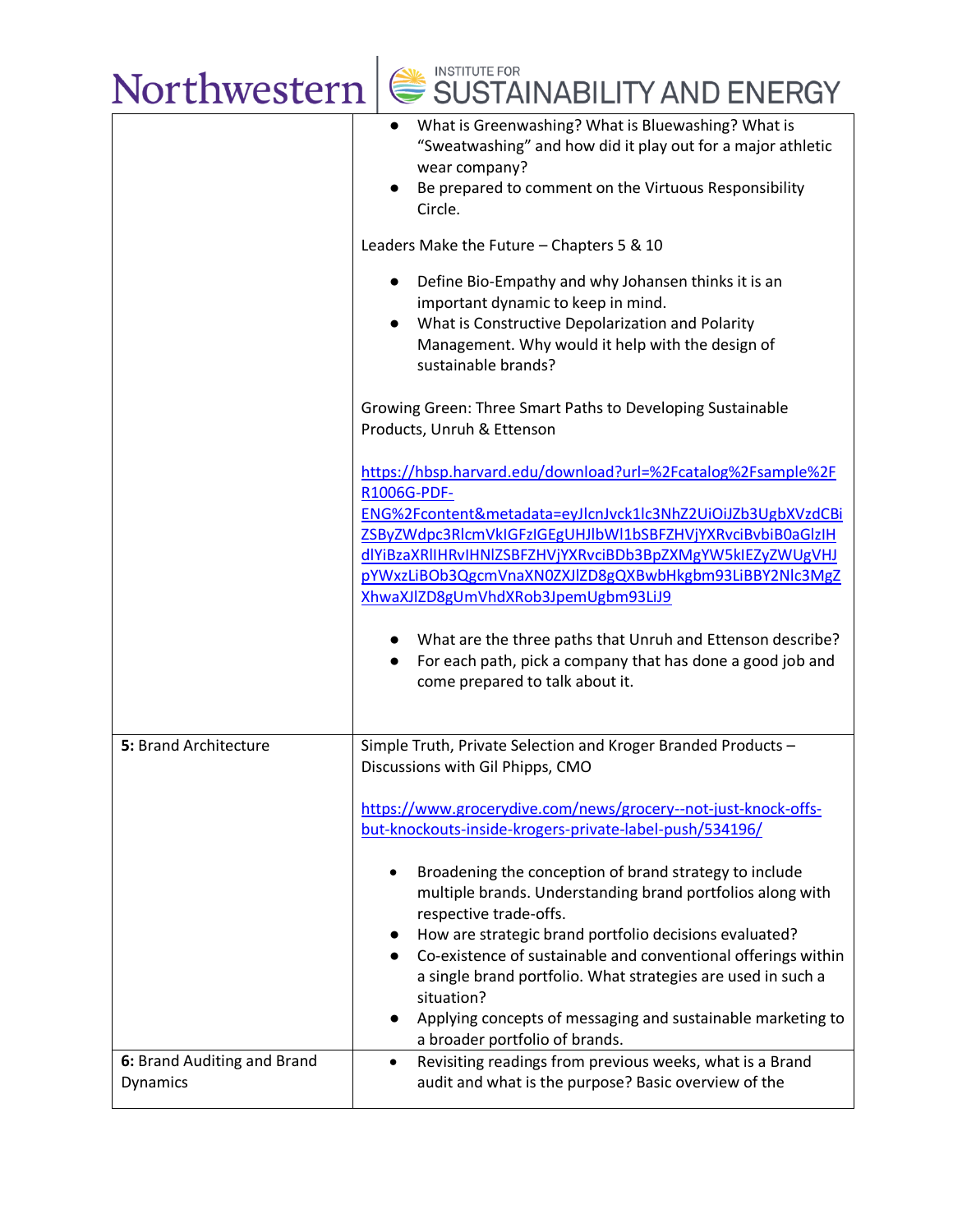# Northwestern SUSTAINABILITY AND ENERGY

|                                                     | methodology of performing a brand audit. Do existing<br>methodologies capture sustainability well enough?<br>Analyzing the results of a brand audit / brand dynamics:<br>$\bullet$<br>when and when does it not make sense for a brand to<br>change its value proposition over time? Does it make sense<br>to extend the brand?<br>Trade-offs in brand extension, systematic frameworks to<br>$\bullet$<br>approaching brand extensions as a possibility.                                                                                                                                                                                                                                                                           |
|-----------------------------------------------------|-------------------------------------------------------------------------------------------------------------------------------------------------------------------------------------------------------------------------------------------------------------------------------------------------------------------------------------------------------------------------------------------------------------------------------------------------------------------------------------------------------------------------------------------------------------------------------------------------------------------------------------------------------------------------------------------------------------------------------------|
|                                                     | Brands for Good: Socio-Cultural Trends 2020                                                                                                                                                                                                                                                                                                                                                                                                                                                                                                                                                                                                                                                                                         |
|                                                     | What are the Nine Sustainable Behaviors the Harris Poll<br>$\bullet$<br>recently identified?                                                                                                                                                                                                                                                                                                                                                                                                                                                                                                                                                                                                                                        |
|                                                     | What do you think of slide 9 and the differences between<br>generations and political affiliations leading up to slide 9?<br>What is behind the strong intenders and non-intenders?<br>Nudge Theory? Regulation? Be prepared to discuss.                                                                                                                                                                                                                                                                                                                                                                                                                                                                                            |
| 7: Brand Authenticity & the<br>Role of Transparency | HBR: The Investor Revolution - Bob Eccles and Svetlana Klimenko                                                                                                                                                                                                                                                                                                                                                                                                                                                                                                                                                                                                                                                                     |
|                                                     | ESG – what is it and what does it stand for?<br>$\bullet$<br>Why was the research in Eccles and Klimnko's article novel?<br>$\bullet$<br>What is the PRI and why does it matter?<br>What are the Seven strategies to sustainable investing?<br>$\bullet$<br>Which ones do you think are best?<br>Why was Serafein's research important and what other ESG<br>$\bullet$<br>return data is compelling to you?<br>What is "materiality" and why does it matter to sustainable<br>$\bullet$<br>branding?<br>According to Eccles and Klimenko: What are five actions that<br>companies can take to prepare for the new era of sustainable<br>investing?<br>What are the UN SDGS and why did they come to pass? Who<br>uses them and why? |
|                                                     | Leaders Make the Future - Chapters 6 & 7                                                                                                                                                                                                                                                                                                                                                                                                                                                                                                                                                                                                                                                                                            |
|                                                     | What is Constructive Depolarizing and why is it a skill that<br>helps sustainable brands be authentic?<br>What is Quiet Transparency and how would it help<br>sustainable brands and leaders to grow their brands?<br>Think of a leader you know who practices Quiet<br>$\bullet$<br>Transparency - is it effective?<br>Now, think of a leader who doesn't practice Quiet<br>Transparency - what are the consequences?                                                                                                                                                                                                                                                                                                              |
| 8: Sustainable Branding, CSR,                       | Part 1: HBR: bp and Corporate Greenwash<br>https://hbsp.harvard.edu/product/905C10-PDF-ENG                                                                                                                                                                                                                                                                                                                                                                                                                                                                                                                                                                                                                                          |
| Greenwashing                                        |                                                                                                                                                                                                                                                                                                                                                                                                                                                                                                                                                                                                                                                                                                                                     |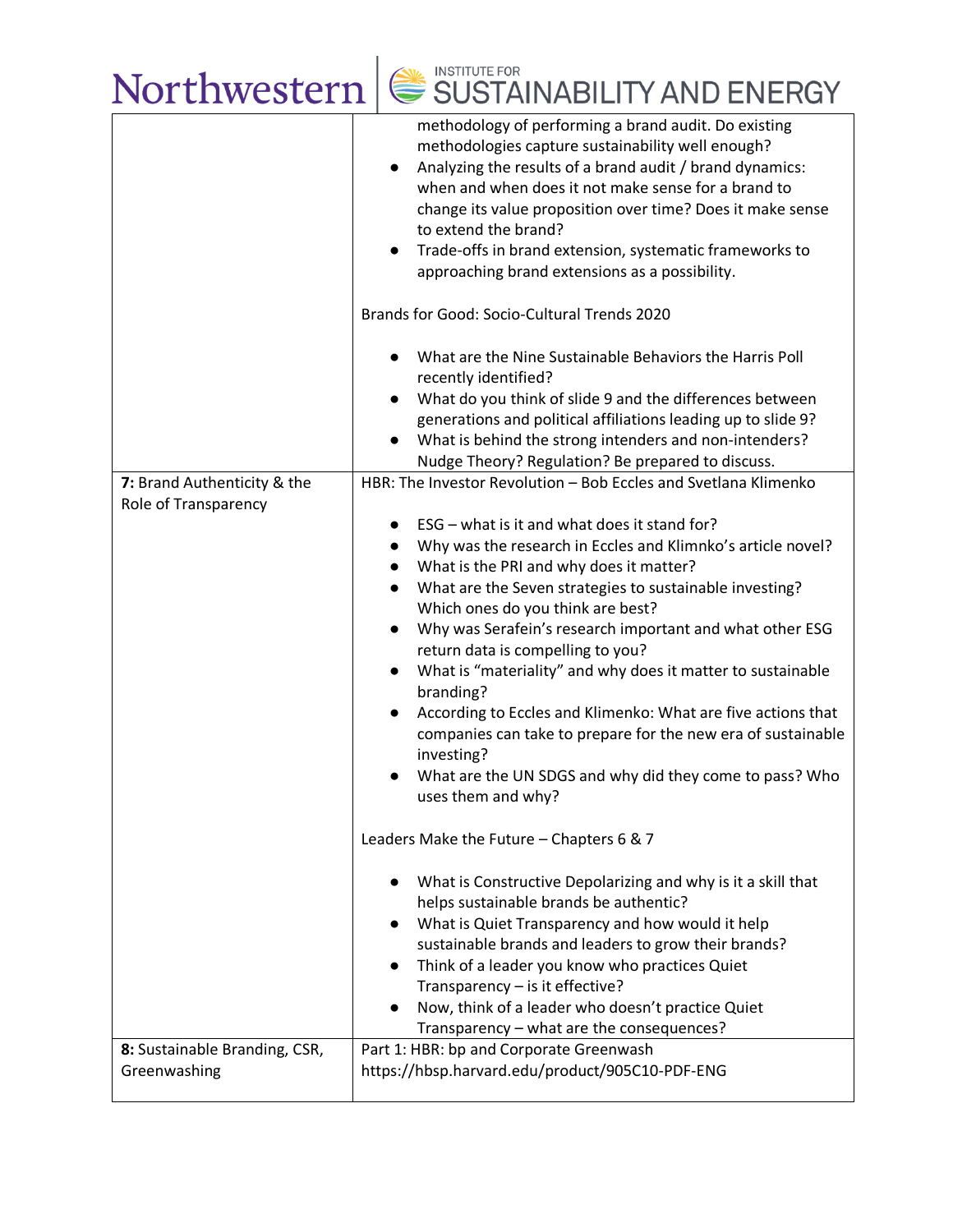# Northwestern SUSTAINABILITY AND ENERGY

|                                                    | Greenwashing - what is it?<br>$\bullet$<br>Be prepared to talk about the origins of "beyond petroleum"<br>$\bullet$<br>Be prepared to argue for it, and against it.<br>$\bullet$<br>What was "bp on the street" and how did it play into the re-<br>$\bullet$<br>branding efforts at BP?<br>How did BP's lobbying efforts and activities outside of their<br>$\bullet$<br>sustainable branding efforts either work for or against BP?<br>Talk about previous concepts from class - the Brand Report<br>$\bullet$<br>Card, The New Rules of Green Marketing, Growing Green and<br>evaluated BP's decisions through those lenses. |
|----------------------------------------------------|---------------------------------------------------------------------------------------------------------------------------------------------------------------------------------------------------------------------------------------------------------------------------------------------------------------------------------------------------------------------------------------------------------------------------------------------------------------------------------------------------------------------------------------------------------------------------------------------------------------------------------|
|                                                    | Part 2:<br>HBS: bp - Beyond Petroleum?<br>https://hbsp.harvard.edu/download?url=%2Fcatalog%2Fsample%2F<br>W92C29-PDF-<br>ENG%2Fcontent&metadata=eyJlcnJvck1lc3NhZ2UiOiJZb3UgbXVzdCBi<br>ZSByZWdpc3RlcmVkIGFzIGEgUHJlbWl1bSBFZHVjYXRvciBvbiB0aGlzIH<br>dlYiBzaXRlIHRvIHNlZSBFZHVjYXRvciBDb3BpZXMgYW5kIEZyZWUgVHJ<br>pYWxzLiBOb3QgcmVnaXN0ZXJlZD8gQXBwbHkgbm93LiBBY2Nlc3MgZ<br>XhwaXJlZD8gUmVhdXRob3JpemUgbm93LiJ9                                                                                                                                                                                                                |
|                                                    | John Browne - explain his motivations and rationale?<br>Be prepared to make the case for John Browne, hero ahead<br>$\bullet$<br>of his time or villain just in for the optics.<br>Do you think what happened at BP was a deeply seeded<br>$\bullet$<br>cultural problem or a one off issue of bad luck? How does<br>culture play into brands?<br>In pairs, come prepared to give Dudley's press conference<br>$\bullet$<br>remarks - prepare for 5 minutes opening and then<br>Shareholder questions and media Q&A.                                                                                                            |
|                                                    | A Legacy of Greenwashing Haunts BP's End-of-Oil Vision:<br>https://www.bloomberg.com/news/articles/2020-09-18/a-legacy-of-<br>greenwashing-haunts-bp-s-end-of-oil-vision<br>Looking back and with the benefit of 10 years, what do you<br>think of BP's rebranding efforts?<br>Overall, what would you have done:<br>In the 2000s<br>$\circ$<br>After the Spill<br>$\circ$<br>Today?<br>$\circ$<br>What counter-brands do you think got extra momentum as a<br>result of BP's mishaps?                                                                                                                                          |
| 9: Leading the Sustainable<br><b>Brand Forward</b> | Everybody's Business -<br>https://www.brunswickgroup.com/everybody-s-business-i2162/                                                                                                                                                                                                                                                                                                                                                                                                                                                                                                                                            |
|                                                    | The Marketing Dive Outlook 2021:                                                                                                                                                                                                                                                                                                                                                                                                                                                                                                                                                                                                |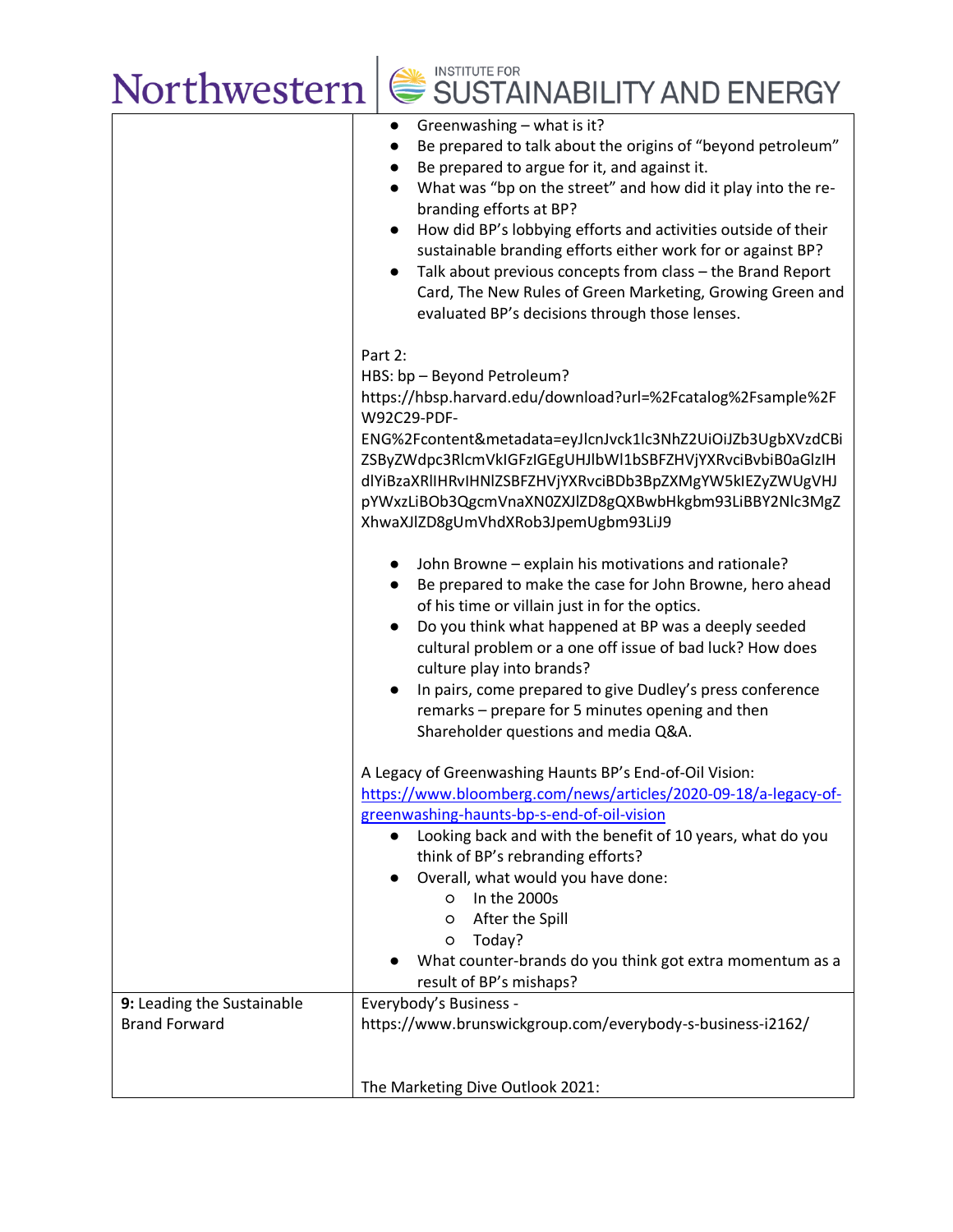|                                              | Northwestern   SUSTAINABILITY AND ENERGY                                                                                                                                                                                                                                                                                                                                                                                                                                                                                                       |
|----------------------------------------------|------------------------------------------------------------------------------------------------------------------------------------------------------------------------------------------------------------------------------------------------------------------------------------------------------------------------------------------------------------------------------------------------------------------------------------------------------------------------------------------------------------------------------------------------|
|                                              | https://www.marketingdive.com/trendline/marketing-dive-outlook-<br>2021/124/<br>Come prepared to talk about data privacy and what it is<br>doing to brands and marketing in this new decade.<br>Talk about the role of micro-influencers and celebrity<br>$\bullet$<br>endorsements for branding. Come prepared to think through<br>a spokesperson or celebrity known for sustainable brand<br>alignment.<br>Bring a sustainable Super Bowl ad example. Use the lens of<br>$\bullet$<br>the class to either justify or criticize the ad spend. |
| <b>10: FINAL PRESENTATION</b><br><b>WEEK</b> | Students will present their final presentations and will hand<br>in their executive summaries to the instructor.                                                                                                                                                                                                                                                                                                                                                                                                                               |

# **Additional Information**

# **Statement on Spring 2021 COVID-19 Classroom Requirements**

Students, faculty, and staff must comply with University expectations regarding appropriate classroom behavior, including those outlined below and in the [COVID-19 Code of Conduct.](https://www.northwestern.edu/communitystandards/about-us/northwestern-university-student-expectations-covid-19-code-of-conduct.html) With respect to classroom procedures, this includes:

- Students, faculty, and staff are required to wear a face covering in all public and shared environments on campus, including during class sessions when others are present.
	- o *Disposable face masks will be available at identified building entrances in all campus buildings.*
	- o *Clear face coverings may be worn to improve ability to read lips; if an accommodation is needed, please contact [Accessible NU](https://www.northwestern.edu/accessiblenu/) (students) or [Office of Equity](https://www.northwestern.edu/equity/) (faculty).*
	- o *Face shields are no longer allowed as an alternative to a face mask, per guidance from the CDC and Northwestern Medicine. This includes instructional spaces regardless of social distancing.*
- Students, faculty, and staff are expected to observe the rules of social distancing, which require that you are no closer than six feet from other individuals.
- No food is allowed inside classrooms. Drinks are permitted, but please keep your face covering on and use a straw.
- Chairs and tables in classrooms are set to maintain a six-foot distance between individuals. Do not move chairs from their place in the room.
- There will be assigned seating in every class. Instructors may be asked to provide seating information to aid in contact tracing if a student tests positive for COVID-19.
- Class dismissals will start with the seat/row closest to the exit door and be managed by the instructor so as to minimize congestion near the exit.
- Students and faculty will allow those occupying rooms to fully exit before they enter the room.
- Faculty, students, staff and visitors are expected to use the daily symptom check web app for daily health monitoring on days they come to campus.
- As noted below, ALL graduate students must receive a negative test during Wildcat Wellness and before starting in-person classes April 6. Throughout the semester we expect MSES students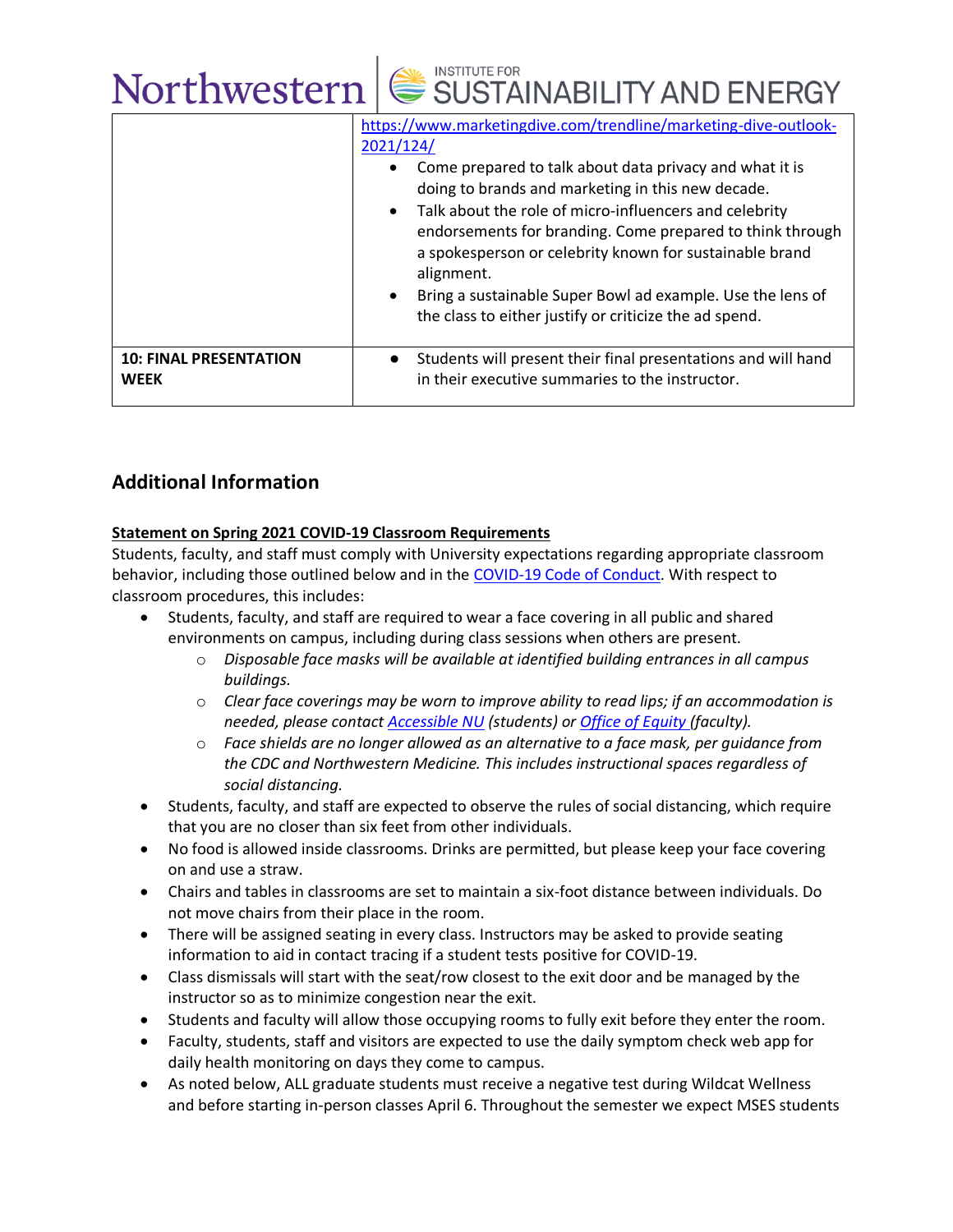# Northwestern SUSTAINABILITY AND ENERGY

to be tested weekly or bi-weekly. Please abide by the email reminders you receive from the testing center.

• The University will again hold a Wildcat Wellness period from March 29 through April 5. During this time ALL graduate students must be tested for COVID-19 and ALL classes will be held remotely.

In the event that a student fails to comply with the [COVID-19 Code of Conduct](https://www.northwestern.edu/communitystandards/about-us/northwestern-university-student-expectations-covid-19-code-of-conduct.html) or other University expectations related to COVID-19, the instructor may ask the student to leave the class. The instructor is asked to report the incident to the Office of Community Standards for additional follow-up.

It is also the policy of the MSES Program that all lectures will be recorded and offered in a synchronous, hybrid format. On in-person days there will always be a synchronous Zoom option for any students that feel ill or are uncomfortable coming to class. If the professor needs to alter this schedule, they will aim to announce the changes at least 24 hours in advance.

### **Class Recording**

This class or portions of this class will be recorded by the instructor for educational purpose and available to the class during the quarter. Your instructor will communicate how you can access the recordings. Portions of the course that contain images, questions or commentary/discussion by students will be edited out of any recordings that are saved beyond the current term.

Unauthorized student recording of classroom or other academic activities (including advising sessions or office hours) is prohibited. Unauthorized recording is unethical and may also be a violation of University policy and state law. Students requesting the use of assistive technology as an accommodation should contact [AccessibleNU.](https://www.northwestern.edu/accessiblenu/) Unauthorized use of classroom recordings – including distributing or posting them – is also prohibited. Under the University's [Copyright Policy,](https://www.invo.northwestern.edu/invention-disclosure/policies-forms/copyright-policy/) faculty own the copyright to instructional materials – including those resources created specifically for the purposes of instruction, such as syllabi, lectures and lecture notes, and presentations. Students cannot copy, reproduce, display, or distribute these materials. Students who engage in unauthorized recording, unauthorized use of a recording, or unauthorized distribution of instructional materials will be referred to the appropriate University office for follow-up.

#### **Expectations for Class Participation**

Being prepared for class is about more than just showing up, it's also about making sure you've completed the readings, homework, etc. so that you are able to make thoughtful contributions during class. Sitting silently and/or being unprepared can damage your participation grade. When in a virtual class, we expect students to keep their camera and mute on as much as possible. When in the classroom, we expect students to keep their phones off and put away.

## **Academic Integrity**

Academic integrity is taken very seriously at Northwestern. Students are responsible for reading and understanding Northwestern's Academic Integrity policies. All suspected violations will be reported to the McCormick College of Engineering's Dean's Office. These include cheating, plagiarism, fabrication, unfair advantage, unauthorized collaboration, and aiding and abetting of academic dishonesty. Students found in violation of academic integrity may receive a zero on the assignment or a failing grade for the course and may be suspended or permanently expelled from the University. See Academic Integrity: A [Basic Guide](https://www.northwestern.edu/provost/policies/academic-integrity/Academic-Integrity-Guide-August-2019.pdf) for more information.